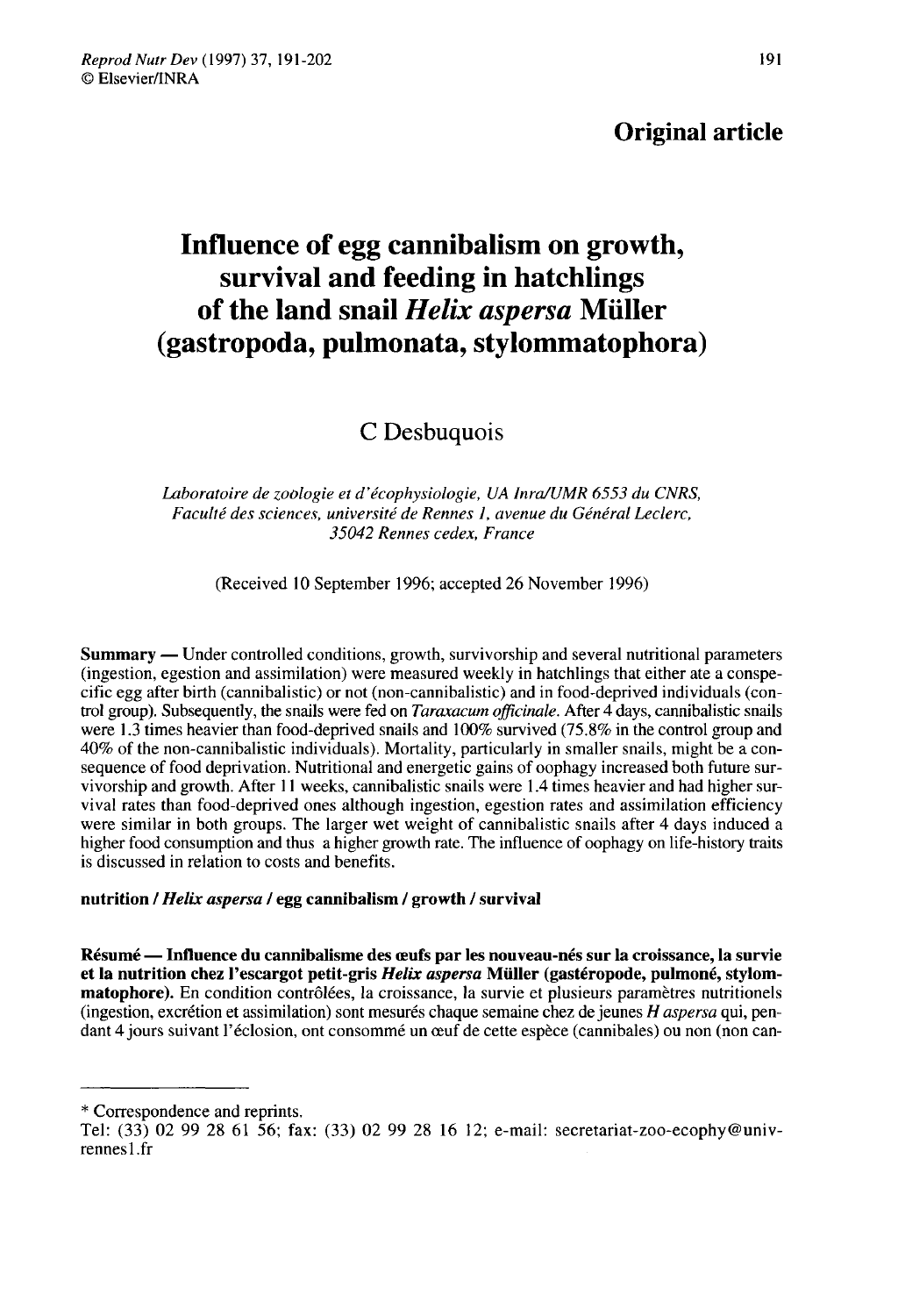nibales) et chez des individus ayant jeûné (témoins). Pendant 11 semaines, des feuilles de Taraxacum officinale sont utilisées comme aliment. Après 4 jours, les individus cannibales sont 1,3 fois plus lourds que les individus ayant jeûné et 100 % ont survécu (contre 75,8 % des témoins et 40 % des non cannibales). La mortalité affecte particulièrement les petits individus. Les apports nutritionnel et énergétique de l'oophagie permettent une survie et une croissance plus importantes. Après I semaines, les individus oophages sont 1,4 fois plus lourds et présentent une meilleure survie que les escargots ayant jeûné. Les taux d'ingestion, d'excrétion et le rendement d'assimilation sont similaires. Ainsi, le poids plus élevé des individus oophages après 4 jours provoque une ingestion supérieure ultérieurement et donc une plus forte croissance. Les individus ayant jeûné pendant 4 jours ne peuvent pas compenser leur retard de croissance. L'influence du cannibalisme des oeufs sur « l'histoire de vie » est discutée en relation avec ses coûts et bénéfices.

#### nutrition / Helix aspersa / cannibalisme des œufs / croissance / survie

## INTRODUCTION

The number of individuals surviving to the adult stage is a crucial factor in the dynamics of populations. Therefore juvenile survival is very important and may be affected by intraspecific predation, ie, cannibalism. One type of cannibalism, namely oophagy, which concerns the consumption of unhatched eggs by hatchlings (Polis, 1981), has been studied in some land snail species (Baur, 1988, 1990a, b, 1992, 1994a; Baur and Baur, 1986).

In the land snail Helix aspersa Müller, Elmslie (1988) had noted that newly hatched snails may exhibit egg cannibalism. In this species, eggs were laid in humid earth in a depth of some centimetres. A hatching asynchrony exists among eggs of the same<br>clutch. This factor could promote oophagy as demonstrated in Arianta arbustorum L (Baur and Baur, 1986). This phenomenon, combined with the period of time during which hatchlings remained in their nest after hatching  $-6$  days on average  $-$  (Herzberg and Herzberg, 1962) might allow first born snails feeding on unhatched eggs in the nest (sibling cannibalism). In preliminary experiments, this feeding behaviour appeared to be common in  $H$  aspersa and to occur in relation to some proximate factors (Desbuquois and Madec, in preparation).

The aim of the present study is to carry out a quantitative investigation of the benefits of egg cannibalism (on growth and survival) in newly born  $H$  aspersa. To highlight the effect of egg cannibalism, which might be hidden by nutrition differences between cannibalistic hatchlings and non cannibalistic/control animals during their growth, I measured different nutritional parameters: feeding ingestion and faecal egestion. Oophagy cannot be studied with egg-clutches kept in the soil because numerous uncontrolled factors might influence the eggs' development under these conditions and a single snail might cannibalize several eggs in the hatch. Thus, this experiment took place in small aluminium capsules, without earth and under controlled conditions.

## MATERIALS AND METHODS

#### Biological materials

Adults of the land snail H aspersa were collected from salt-pans at Guerande (South Brittany, in France) and reared under the following conditions to promote reproduction: temperature: 20 °C  $\pm$  1; relative humidity: 80%  $\pm$  5; photoperiod: 18/6 (L/D). Eggs, laid in humid earth, were washed before use. During 11 weeks, food consisted of small discs (13 mm in diameter) of leaves of Taraxacum officinale (Weber). The plants were collected in the wild before use. They were cut in the lamina without veins with a cork borer. T officinale is known to be highly palatable for  $H$  aspersa and is abundant in numerous biotopes of this species. Moreover, this natural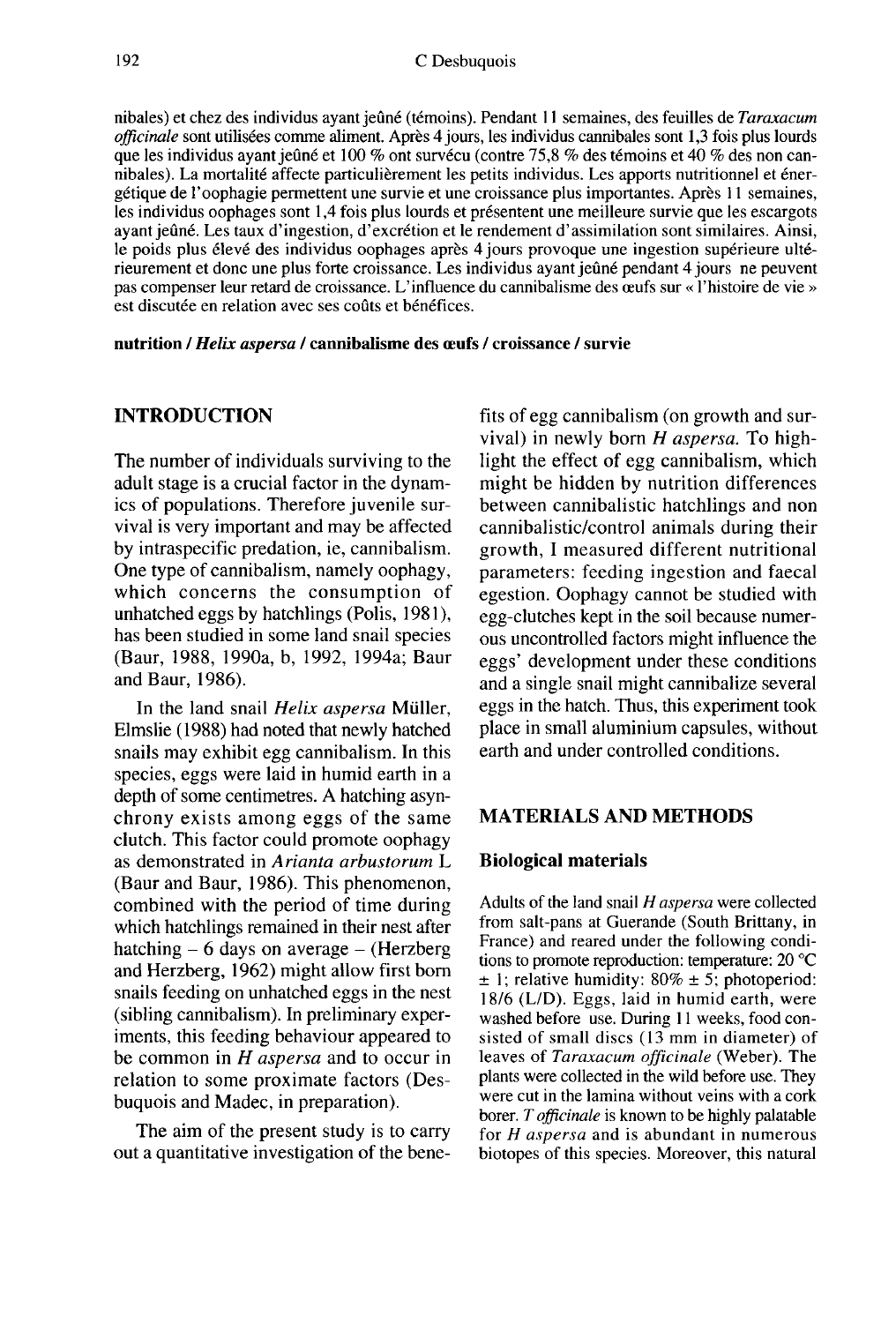food had induced a low variability in the growth of H aspersa in preliminary experiments (Desbuquois, 1991).

#### Experimental conditions

A single hatch of H aspersa was divided into two groups of equal size. One group was incubated at 20 °C to obtain hatchlings for the tests and the other at 15 °C to slow down the embryonic development of eggs which were used to feed animals of the treatment group (Baur, 1988, 1990a, 1994a; Baur and Baur, 1986). According to Le Calve (1987), these conditions induce a hatching delay of about 9 days for the eggs incubated at 15 °C. When the eggs incubated at 20 °C hatched, each newborn snail was weighed and placed individually in a small aluminium capsule (height: 6 mm; diameter: 20 mm; surface:  $10.1 \text{ cm}^2$ ).

Two sets of replicates were constituted: hatchlings were fed with a conspecific egg  $(n = 43)$ ; treatment) or received neither an egg nor any other food item ( $n = 33$ ; control group). In natural conditions, hatchlings can feed on organic matter present in the earth, but cannot consume plants because they remain several days in their nest after hatching. I decided not to feed the control group, because cannibalistic snails might equally consume earth and the aim of our experiment was to test and measure the effect of cannibalism only. In any case, in my preliminary laboratory experiments, hatchlings had not consumed organic matter when remaining into the soil during 4 days. Eggs used as food were weighed before being given to snails. During the first 4 days of their life, snails were maintained in plexiglass boxes in darkness at a temperature of 20 °C and a humidity of 100%. In the group of snails which had the possibility of cannibalizing one egg, I observed each day the degree of egg consumption. On the 4th day, all surviving snails in the treated and control groups were weighed to evaluate the weight increase during the first 4 days of their life. The remains of the eggs offered as food were collected, dried in a freeze-drying apparatus and then weighed again. In the same way, eggs of two clutches were weighed, dried to constant weight and weighed again to study the regression between wet and dry weights of eggs. The use of this regression allowed us to know the dry weight of each egg consumed and to calculate the egg consumption of each cannibalistic snail.

Then each snail of both groups was placed in a separate Petri dish (height: 11 mm; diameter 88 mm; surface:  $152.1 \text{ cm}^2$ ) under the same conditions as before except for photoperiod: 16/8 (L/D)-chosen to be similar to natural one in spring. During 11 weeks, I tested the influence of early egg cannibalism on the subsequent growth, survival and nutrition of the snails in relation to starved snails. Petri dishes were sprayed with distilled water twice a week. During the first 4 weeks, one disc of leaf was given per week to each snail; from week 5 to 9, two discs, and from week 10 to 11, four discs per week. All the discs were weighed before being given to the snails.

Each week, snails from both treatment groups were food-deprived during the first 3 days and T officinale leaf discs were given during the 4 last days. Faeces were removed the 3rd day of the following week, so that digestion was achieved and faeces derived from the 4 days' previous feeding. Several wet discs of  $T$  officinale were weighed, dried to constant weight and weighed again so that a regression between wet and dry weight of Taraxacum discs could be calculated.

#### Parameters used

Once a week, the number of surviving snails was counted and the live weight (LW in mg) of each of them was measured. This measure is a sufficient parameter to estimate the growth of young H aspersa (Lucarz and Gomot, 1985). At the end of the experiment, the animals' shell diameter was measured. Then, all surviving individuals were killed; shells and bodies were separated before being dried to constant weight by freeze-drying and weighed again.

According to Lamotte and Stern (1987) and Davies et al (1990), the energy budget equation is:  $C = A + NA$  with  $A = Pg + Pr + R + M$  and  $NA = F + U$  where A = quantity of energy assimilated,  $C =$  food consumption or ingestion,  $F =$ faecal egestion,  $M =$  mucus secretion,  $NA =$ quantity of energy not assimilated,  $Pg = somatic$ growth,  $Pr$  = reproductive investment,  $R$  = respiration and  $U =$  urine excretion. In our experiment, reproductive investment is nil (because our snails were in the growth phase and did not invest energy in reproduction). Like numerous authors (Mason, 1970; Charrier and Daguzan, 1980; Seifert and Shutov, 1981; Lazaridou-Dim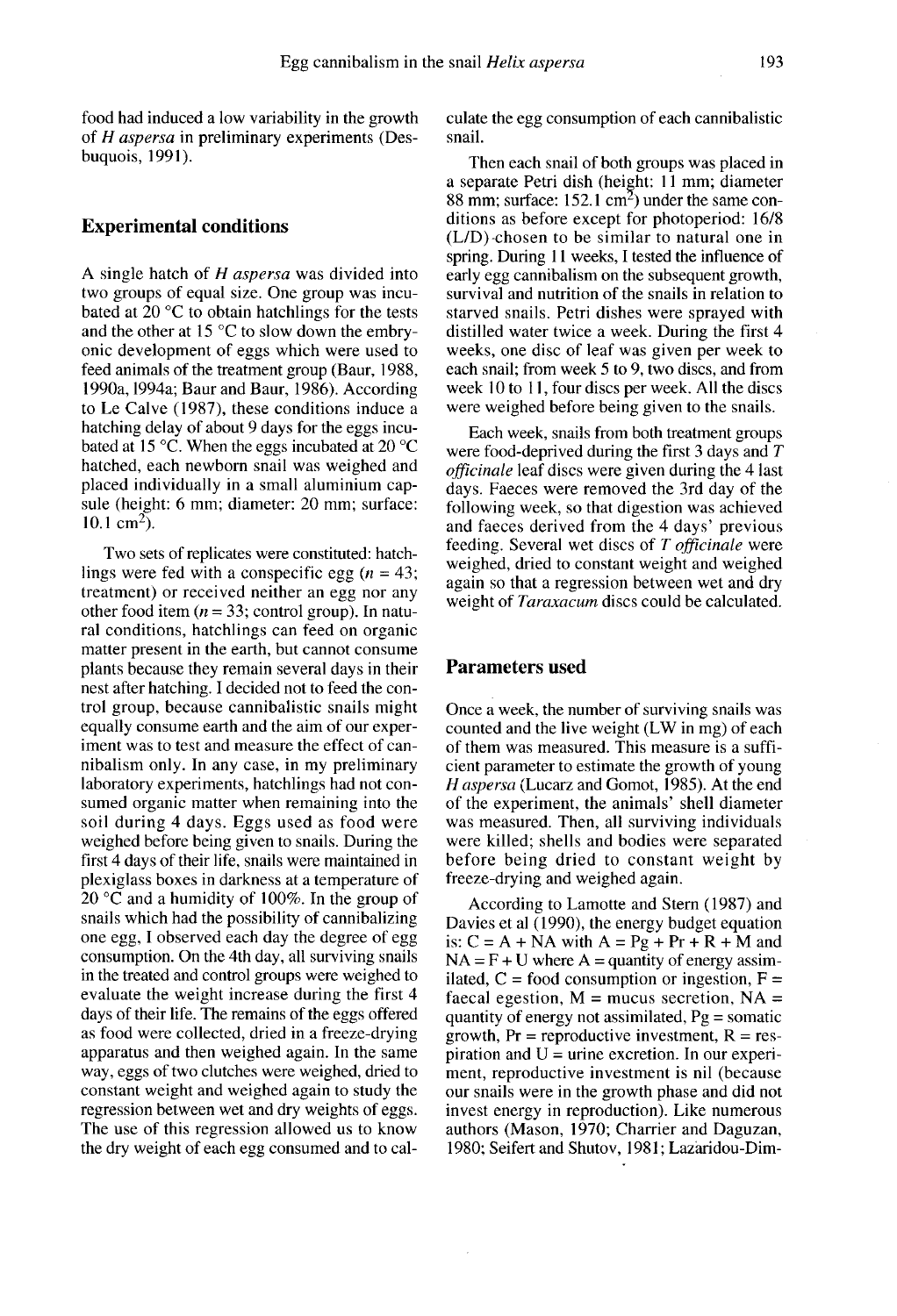itriadou and Kattoulas, 1991), urine excretion was considered with faeces and not measured precisely. The simplified equation used was:  $C =$  $A + F$ . Thus, assimilation could be inferred.

Each week, the uneaten remains of leaf discs were collected and the area eaten was calculated by measuring the remaining area and subtracting it from the initial one. The remaining area was estimated by drawing a disc (13 mm in diameter) on a plexiglass plate divided radially and in a circle into 64 equal areas. I observed each partially eaten leaf disc on this grid under  $12.5 \times$  magnification. The leaf area consumed was converted into the amount of wet weight consumed and then into the amount of dry weight using the regression equation between wet and dry weights so as to assess the food consumption (C) in mg dry weight of food/individual/ week. The rate of consumption (C/LW) is the food consumption divided by the live weight of the animal.

Faecal egestion (F) was measured by collecting faeces produced per animal during a week and is expressed in mg dry weight of faeces/individual/week. The rate of egestion (F/LW) is the faecal egestion divided by the live weight of the snail. Faeces produced during the 4 days of cannibalism were not removed because of their extremely small weight.

Assimilation rate was obtained by subtracting the rate of egestion from the rate of consumption. The assimilation efficiency (CUD, in percent) was calculated for both groups according to the age of snails. It was defined as dry<br>weight of food consumed (mg/individual/week)  $-$  dry weight of faeces produced (mg/individual/week)  $\times$  100 / dry weight of food consumed.

#### **Calorimetry**

To determine the calorimetric equivalents of leaves of  $T$  *officinale*, faeces and snails' bodies, these materials were burned in a bomb calorimeter (Parr) with platinum capsule and fuse. Several leaves of Taraxacum and egg clutches of H aspersa were used [the dry weight of material used was  $203.3 \pm 18.1$  mg (range:  $183.3 - 229.4$ ) for eggs and  $154.1 \pm 28.9$  mg (range:  $115.8 -$ 184.0) for T *officinale*]. At the end of the experiment, bodies of cannibalistic snails were put together to obtain sufficient material (noncannibalistic/control snails could not be used because of technical problems which prevented us from obtaining any calorific value). Concerning snail faeces, the study dealt with cannibals and non-cannibals/controls faeces at different ages (after 60, 74 and 81 days). At first, materials were dried, reduced to powder and compressed in pastilles with a pellet press. These pastilles were burned and the calorific energy released was measured. The calorimeter was standardized with benzoic acid.

### Statistical analyses

Because of the small number of surviving snails among non-cannibalistic individuals (snails which had not consumed the available egg) and no significant differences with control snails, growth and nutritional values of these two groups were combined in statistical analyses and fig ures, but their survivorship was considered separately.

Data were analysed using STATVIEW (1988) software for Macintosh, BIOMECO (1992) and STATITCF (1991) for MS-DOS. Statistical analyses were based on Sokal and Rohlf (1981), Scherrer (1984) and Zar (1984).

Temporal changes in individual values were examined according to egg cannibalism using multivariate analysis of variance (MANOVA) and Roy-tests. These repeated measures were not independent because they were made on the same individuals. Normality, using tests of kurtosis and symmetry (coefficients of K Pearson) on the residuals and homogeneity of variances of the residuals (Bartlett test) were checked. It required the same number of replicates in the cannibalistic and the non-cannibalistic/control groups. Thus, in performing these analyses, I used only 17 of the 22 surviving cannibalistic snails after 81 days (to obtain equal numbers of individuals in the two groups); they were selected to be representative of the growth curve (mean and variance) obtained with all the cannibalistic snails.

One-way ANOVA were computed and followed by Newman-Keuls multiple comparison tests to detect significant growth differences according to age.

Linear single or multiple regressions were computed when conditions of normality and variance homogeneity were respected. I verified whether the distribution of residuals was normal (using Lilliefors test).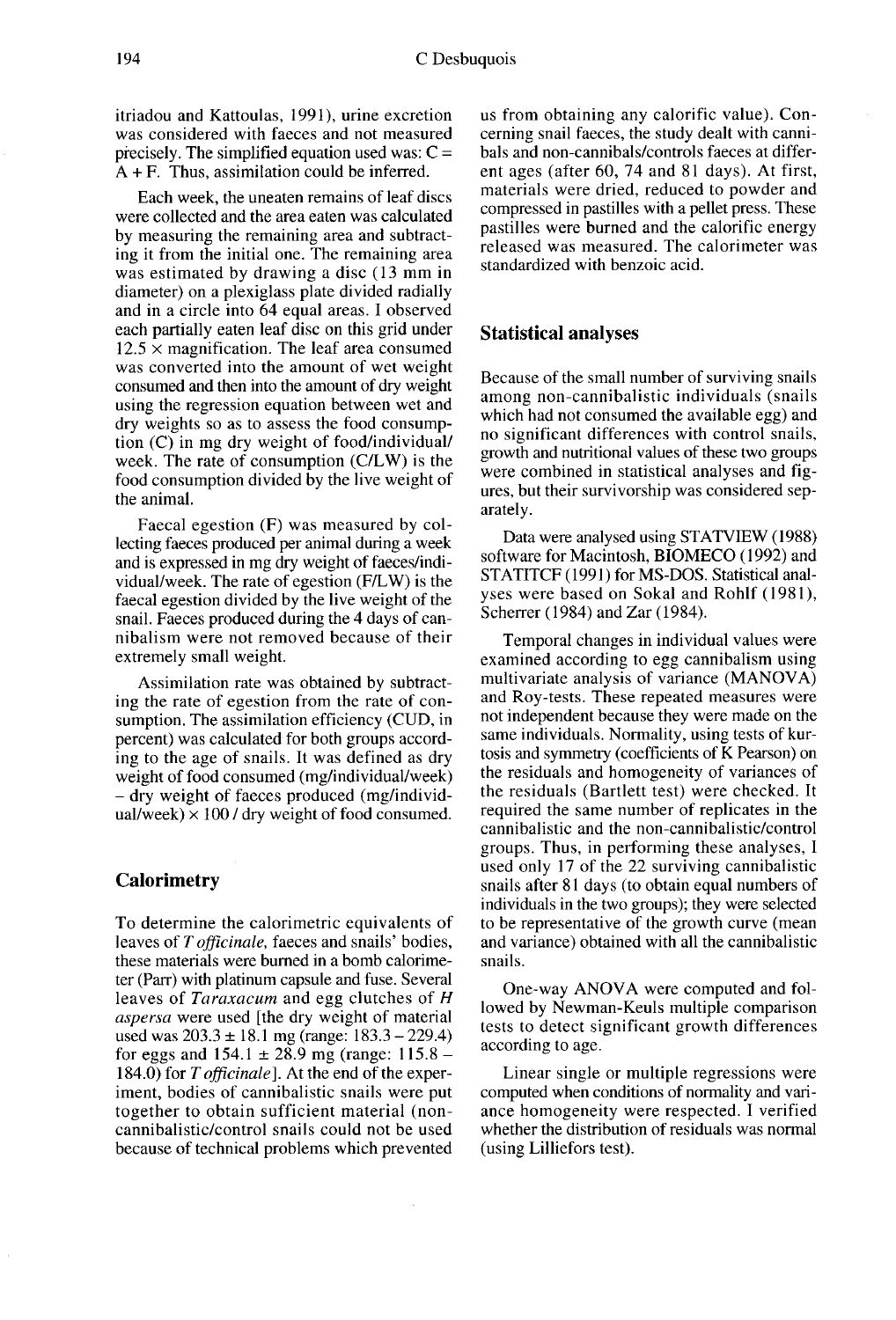Student t-tests (unpaired, two tailed) or Mann-Whitney tests were used to compare the means in the case of two modalities. A non parametric Spearman's rank correlation was used when values were not distributed normally.

## RESULTS

## Rate of egg cannibalism, growth and mortality during the first 4 days of life

Of a total of 43 hatchlings tested for their cannibalistic propensity, 28 (65.1%) cannibalized entirely or partially the egg offered. Only seven (16.3%) of the snails consumed the whole egg. Thus, under the present experimental conditions, egg predation occurred frequently. Among potentially cannibalistic snails, there was no difference in live weight at the beginning of the experi ment between those hatchlings which cannibalized the egg and those which did not (Mann-Whitney test;  $Z = -1.73$ ;  $P = 0.83$ ). Hence, egg cannibalism did not seem to be influenced by the weight of hatchlings. Furthermore, there was no difference in wet weight between snails from the treatment group and the control group at the hatching stage (17.51  $\pm$  0.45 mg; mean  $\pm$  SE) (*t*-test;  $P = 0.61$ ). After 4 days on different diets, cannibals weighed  $27.31 \pm 0.77$  mg, while non-cannibals weighed  $21.52 \pm 1.45$  and controls  $20.85 \pm 0.68$  mg. The difference between controls and non-cannibals was not significant (*t*-test;  $P = 0.67$ ). So, cannibalistic snails grew 1.3 times faster than non-cannibalistic/control snails within 4 days (fig 1).

After the first 4 days of experiment, 75.8% of the control snails survived, but only 40% of the group which had not fed on the available egg (fig 2). Among the food-deprived snails, those which died were smaller than the surviving ones (Mann-Whitney test;  $Z = -2.29$ ;  $P = 0.02$ ), although no differences were noted between control and non-cannibalistic snails. On the other hand, no mortality occurred in the group of



Fig 1. Growth of the land snail Helix aspersa during the 11 weeks following a 4-day period of egg cannibalism (continuous line;  $n = 28$ ) or starvation (dashed line;  $n = 31$ ). Error bars indicate standard error. Vertical dashes indicate a change in food quantity. ANOVA: ns:  $P > 0.05$ ; \*\*;  $P < 0.01$ ; \*\*\*;  $P < 0.001$ .



Fig 2. Survival of cannibalistic and non-cannibalistic hatchlings of *Helix aspersa* in relation to age. In the cannibalistic  $(n = 28)$  and non-cannibalistic ( $n = 6$ ) groups, one egg was offered to each snail during the first 4 days of life. In the control group ( $n = 25$ ), no food was given during this period. Vertical dashes indicate a change in food quantity.

cannibalistic hatchlings during the 4-day period of egg-eating.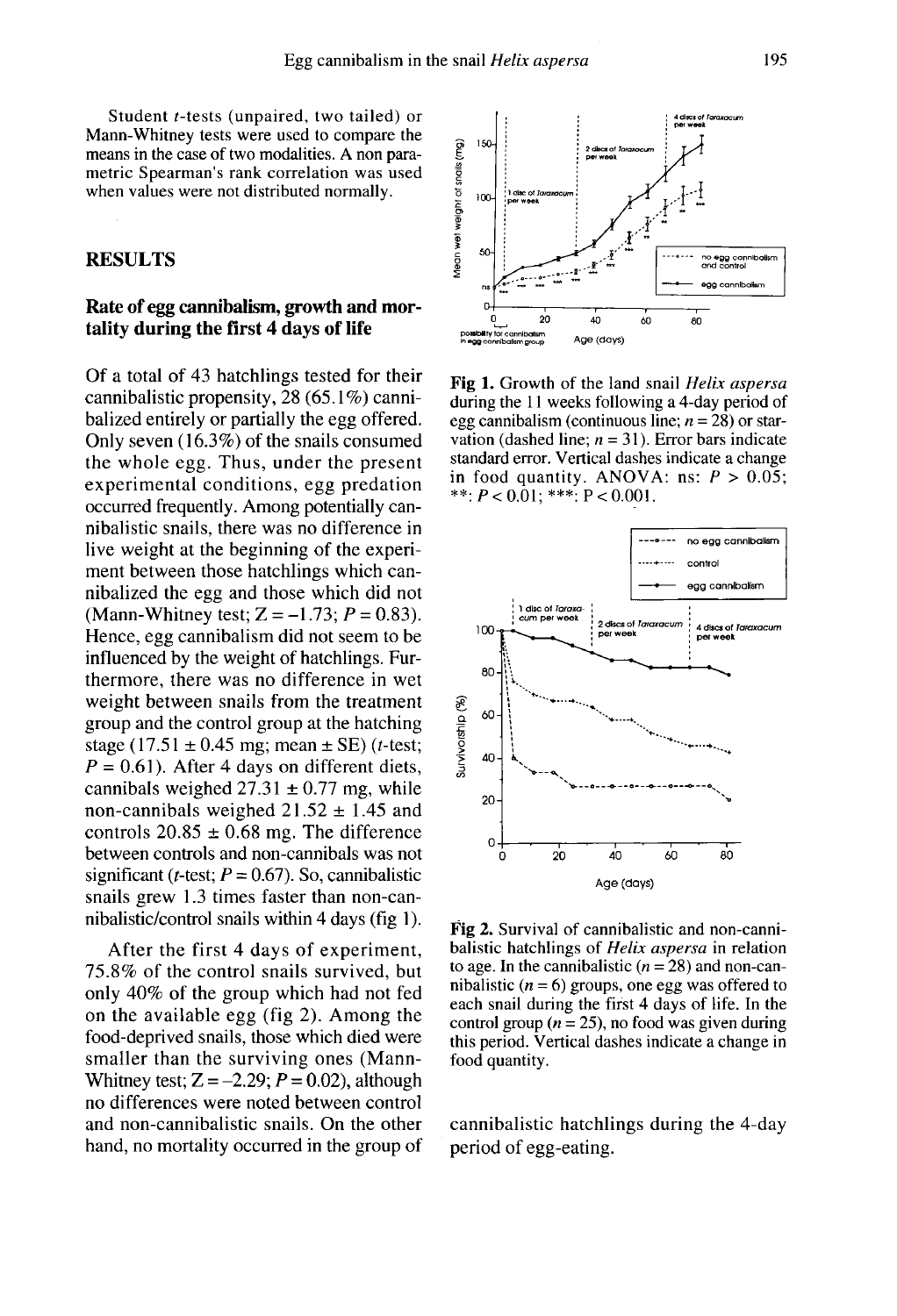## Growth rates

Egg cannibalism enhanced greatly the growth rate of snails (fig 1): after 81 days, the wet weight of initially cannibalistic snails was 1.38 times greater than that of non-cannibalistic and control snails (wet weight of cannibals:  $152.08 \pm 8.15$  mg, non-cannibalistic/control snails:  $110.08 \pm 7.17$  mg). However, no difference in the within-group variation of growth rate was found after 81 days. In the two groups, shell diameter and wet weight at the end of the experiment were highly correlated (Spearman's rank correlation;  $r_s = 0.85$ ;  $n = 22$ ;  $Z = 3.9$ ;  $P = 0.0001$ <br>for cannibalistic hatchlings and  $r_s = 0.84$ ;  $n = 17$ ; Z = 3.34;  $P = 0.0008$  for non-cannibalistic/control snails).

The two groups differed significantly in wet weight at all ages, except at the beginning of the experiment (ANOVA;  $P < 0.01$ ). Age had a significant effect on wet weight  $(MANOVA; F = 75.75; P < 0.001)$ . Furthermore, an interaction between egg cannibalism and age was noted (Roy-test;  $P < 0.001$ ).

## Survival

Oophagy also influenced the survival of snails (fig 2). In the cannibalistic group, 78.6% of the animal survived until day 81 compared with 20% of snails which had not cannibalized the available egg and 42.4% of the control animals. In all three groups, the proportion of surviving snails decreased with age. However, mortality rate increased more rapidly in the non-cannibalistic group than in the control group. No influence of the number of Taraxacum discs offered on the survival rate could be found.

## Feeding ingestion

Dry and wet weights of discs cut in leaves of Taraxacum were highly correlated. The linear regression that describes this relation is: dry weight (mg) =  $0.23$  wet weight (mg) – 0.13 ( $n = 50$ ;  $r^2 = 0.74$ ;  $F = 134.1$ ;  $P=0.0001$ .

When consumption was evaluated in mg dry food consumed per animal and per week (cumulative values during the period of growth until 81 days), the difference between the two groups was significant (Mann-Whitney test;  $Z = -3.23$ ;  $P = 0.001$ ) (fig 3). After 11 weeks, cannibalistic snails had ingested a larger amount of Taraxacum leaves than non-cannibalistic/control hatchlings (84.45  $\pm$  3.92 mg and 68.68  $\pm$  4.11 mg of food in dry weight per individual, respectively).

Ingestion rates varied between 0.01 and 0.12 mg dry weight of leaves.mg<sup>-1</sup> live weight of snail.week<sup>-1</sup> (fig 5) and were influenced by age (MANOVA;  $F = 39.10$ ;  $P < 0.0001$ ), but the differences of ingestion rates between cannibals and non-cannibalistic/control snails were not significant in relation to age (Roy-test;  $P = 0.28$ ). No reasons could be found to explain ingestion fluctuations according to age. No relationship was found between the variation in the amount of food available and the rate of ingestion.



Fig 3. Effect of egg cannibalism during the first 4 days of life on the cumulative food ingestion over 81 days in hatchlings of Helix aspersa. Error bars indicate standard error.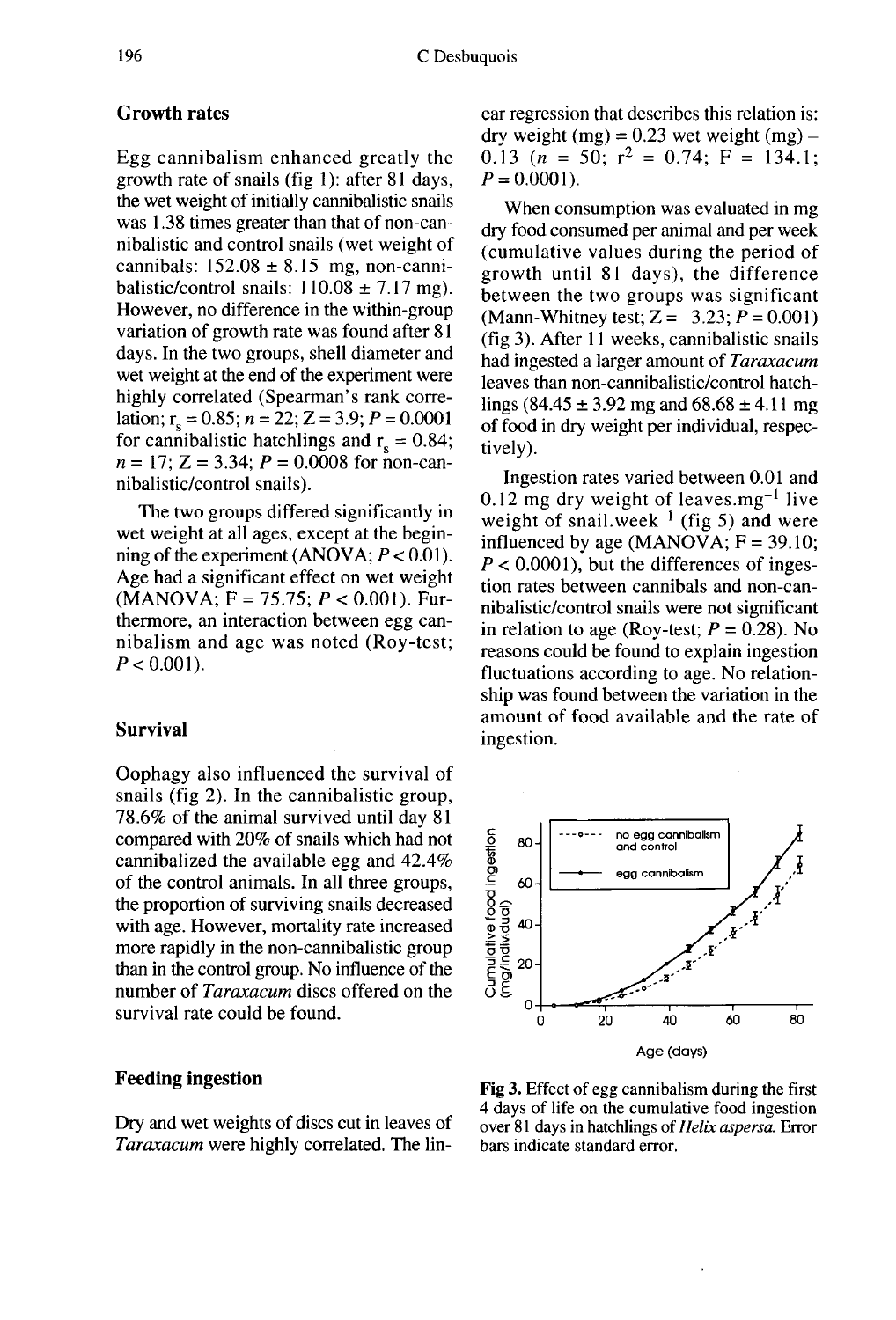## Faecal egestion

Like consumption, cumulative faecal egestions were different in the two groups (Mann-Whitney test;  $Z = -3.31$ ;  $P = 0.001$ ). After 81 days, cannibals egested  $25.15 \pm 1.22$  mg dry weight of faeces per individual and non-cannibalistic/control only  $19.32 \pm 1.22$  mg (fig 4). Egestion rates were



Fig 4. Effect of egg cannibalism during the first 4 days of life on the cumulative faecal egestion over 81 days in hatchlings of Helix aspersa. Error bars indicate standard error.



Fig 5. Changes in weekly ingestion, egestion and assimilation rates of Taraxacum officinale by Helix aspersa from different treatment groups. Vertical dashes indicate a change in the amount of food offered.

influenced by age (MANOVA;  $F = 61.00$ ;  $P < 0.0001$ ), but there was no interaction between cannibalism and age factor (Roy-test;  $P = 0.45$ ). Thus, no significant differences were observed between the two groups in relation to age (fig 5).

## Assimilation

The assimilation rate increased with time between the first 32 days and then varied between  $0.01 \pm 2.4.10^{-3}$  and  $0.08 \pm 0.01$ until an age of 81 days (MANOVA;  $F = 32.57$ ;  $P = 0.0001$ ). The differences between the two groups were not significant (Roy-test,  $P = 0.22$ ) (fig 5). In the two groups, the CUD coefficient varied little with the age of snails (fig 6).

I observed an increase in the assimilation efficiency during the first 3 weeks, then a decrease until the 7th week and again an increase until the 10th week (MANOVA;  $F = 14.34$ ;  $P = 0.0001$ ). The two curves were not significantly different from each other (Roy-test;  $P = 0.22$ ).



Fig 6. Changes in assimilation efficiency of Taraxacum officinale by Helix aspersa from different treatment groups. Error bars indicate standard error.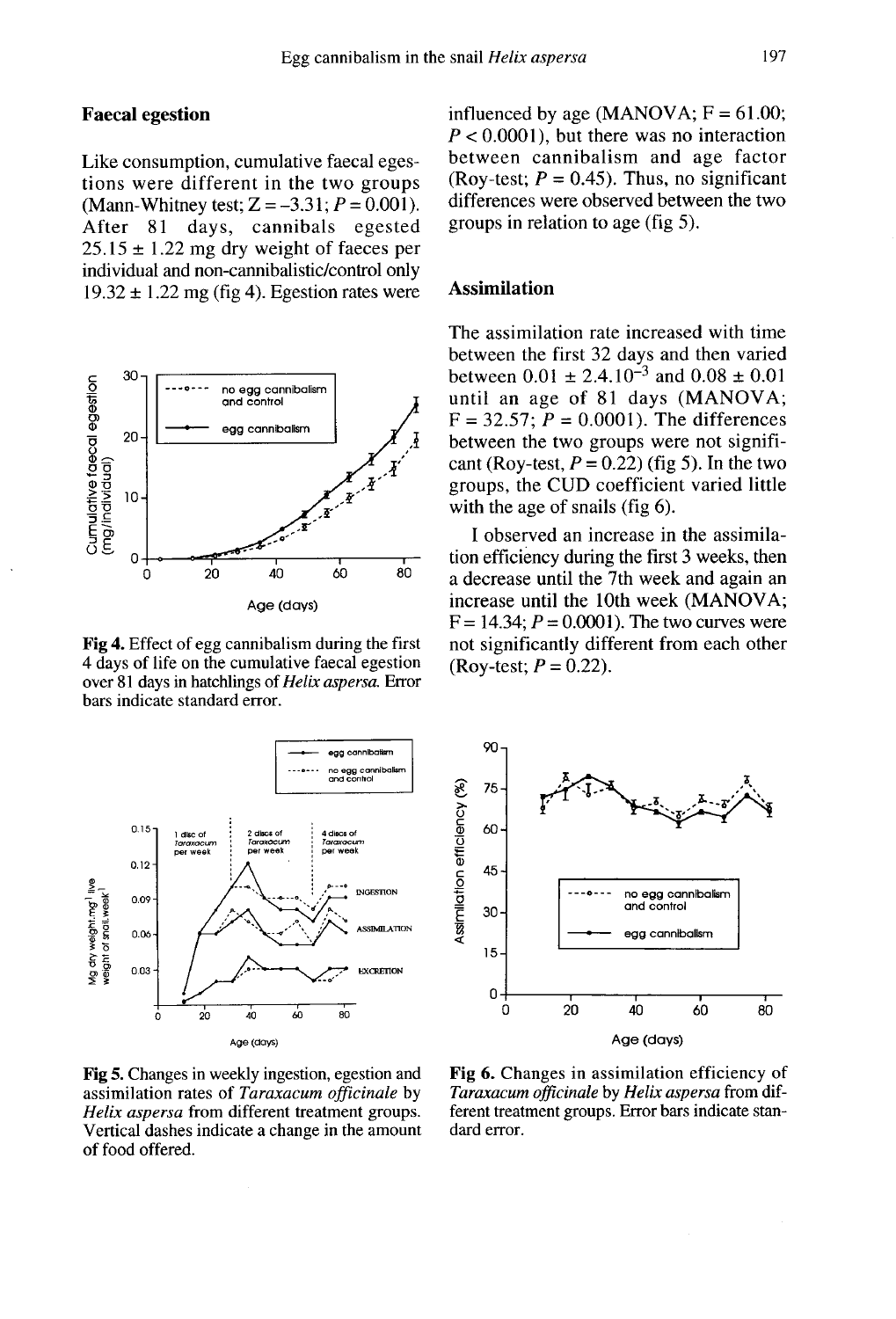## **Calorimetry**

The calorific value of eggs and T officinale<br>were similar (Mann-Whitney test;  $Z = -0.52$ ;  $P = 0.60$ ) although the ash content of eggs was higher (Mann-Whitney test;  $Z = -2.61$ ;  $P = 0.009$ ; the one of faeces was a little higher than T officinale energetic value (Mann-Whitney test;  $Z = -2.74$ ;  $P = 0.006$ ) (table I). No differences in faeces energetic equivalents were found between the two groups (Mann-Whitney test;  $Z = -0.22$ ;  $\overline{P} = 0.83$ , probably because of the same assimilation efficiency. Thus, I did not convert the values of weight into energy.

The linear regressions between wet and dry weights of eggs from the two clutches were no different. Thus, a single regression was computed using the data of both clutches. I found the following regression line: dry weight (mg) =  $0.16$  wet weight (mg)  $-0.15$  (n = 86; r<sup>2</sup> = 0.96; F = 1943.2;  $P = 0.0001$ .

In this experiment, eggs given as food to<br>tchlings had a wet weight of hatchlings had a wet weight  $43.83 \pm 1.12$  mg or a corresponding dry weight of  $6.86 \pm 0.03$  mg. Thus, the mean energy uptake by the consumption of a single egg was 91.3 J.

There was no significant relationship between the wet weight of newly bom snails and the dry weight of eggs consumed during the first 4 days of life  $(n = 28; r^2 = 0.09)$ .  $F = 2.64$ ;  $P = 0.12$ ).

There was a tendency for a positive relationship between the dry weight of the egg consumed and the wet weight gain of the hatchlings during the 4-day period. The regression (wet weight increase of hatchlings  $= 0.87$  dry weight of egg consumed + 5.37;  $n = 28$ ;  $r^2 = 0.13$ ;  $F = 3.81$ ;  $P = 0.062$ ) showed that the increase in wet weight of egg-predating hatchlings depended on the quantity of eggs consumed during their first 4 days of life. Thus, the degree of egg cannibalism had an influence on the snails' growth.

At the end of the experiment, the shell weight/animal weight ratios were equal in the two groups  $(0.29 \pm 0.01)$ ; Mann-Whitney test;  $Z = -0.21$ ;  $P = 0.83$ ). Shell weight represented 29% of the total dry weight of the snail.

A multiple linear regression was calculated using wet weight at an age of 81 days as dependent variable and cumulative food ingestion, wet weight of hatchlings and dry weight of eggs consumed as independent

| <i>Materials</i>                 | Number of<br>replicates | Ash content<br>(%) | Calorific value<br>$(ash-free)$<br>$J.mg^{-1}$ dry weight |
|----------------------------------|-------------------------|--------------------|-----------------------------------------------------------|
| Snails' eggs                     | 5                       | $22.48 \pm 1.16$   | $17.16 \pm 0.295$                                         |
| Taraxacum officinale (leaves)    | 5                       | $9.28 \pm 1.71$    | $17.36 \pm 0.370$                                         |
| Snails'body                      |                         |                    |                                                           |
| Cannibalistic snails             | $\overline{2}$          | $5.75 + 0.51$      | $19.15 \pm 0.287$                                         |
| Snails' faeces                   |                         |                    |                                                           |
| Cannibalistic snails             | 3                       | $13.25 \pm 2.30$   | $21.75 \pm 1.853$                                         |
| Non-cannibalistic/control snails | 3                       | $10.57 + 4.33$     | $20.73 \pm 0.603$                                         |

Table I. Calorific values of Taraxacum officinale leaves, eggs, faeces and soft bodies of Helix *aspersa*. Mean values  $\pm$  standard errors are given.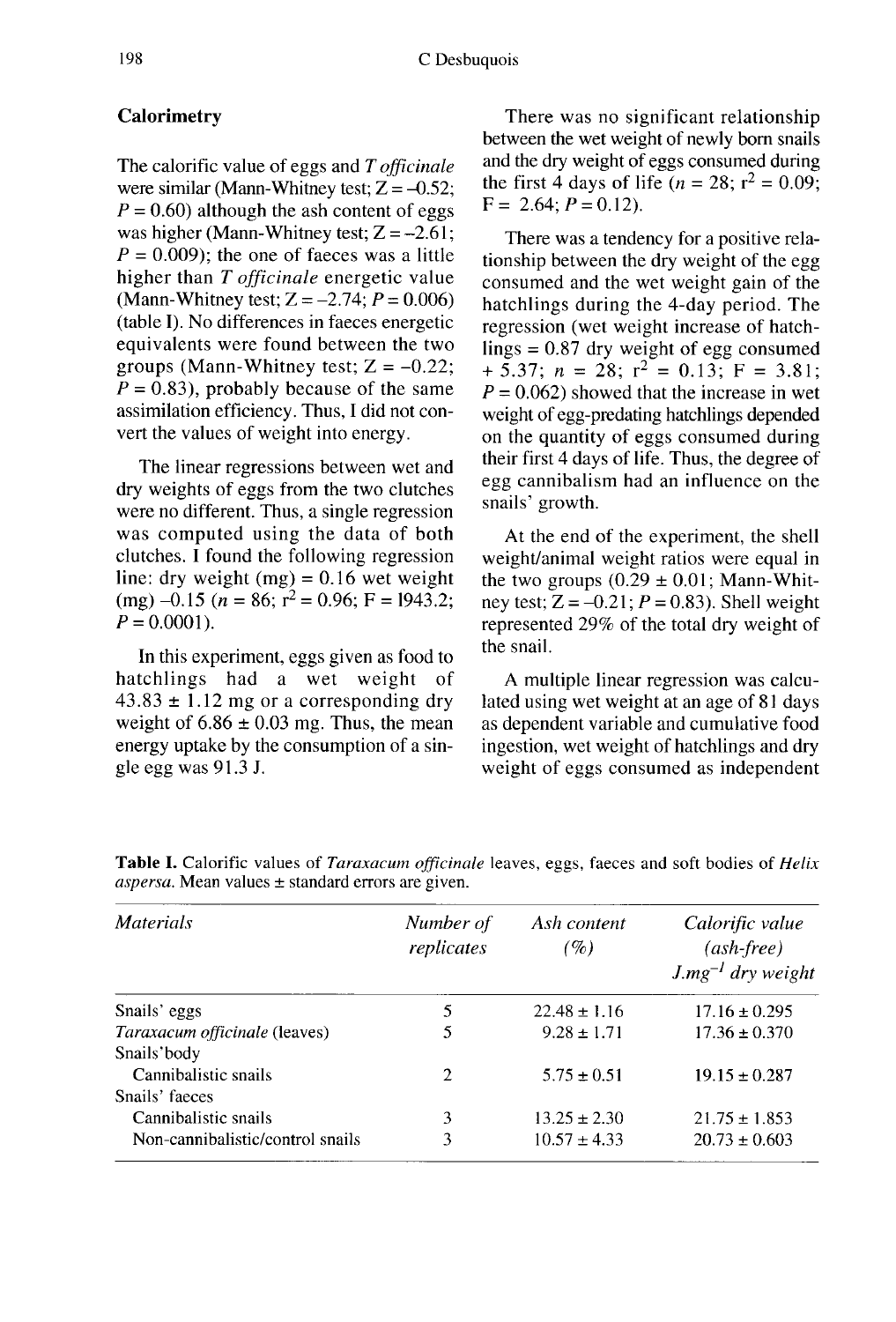variables. Cumulative faeces egestion was not considered, because this variable is highly correlated with cumulative food ingestion ( $n = 22$ ;  $r^2 = 0.72$ ; F = 52.45;  $P < 0.001$ ). The cumulative food ingestion was the most important factor explaining 77.6% of the variance. The wet weight of hatchlings and the dry weight of eggs consumed had no significant effect on the live weight at an age of 81 days.

#### DISCUSSION

Egg cannibalism is promoted by a low availability of alternative food for hatchlings (Elgar and Crespi, 1992) and food stress is known to increase foraging activity and so the probability of intraspecific contact and predation (Polis, 1981). For these reasons, egg cannibalism occurred in a high percentage of the snails to which an egg was given. In the group of starved snails, the high mortality might be a consequence of the high moving activity (and so mucus and energy expenditures) without finding food. Moreover, like Baur ( 1994b), I found that small snails were particularly sensitive to starvation even if it was of short duration. Snails which received one egg but did not eat it died much more frequently than the starved controls. In the treatment group (snails that fed on one egg), some snails may have exhibited a lower motivation for food, in relation to their low activity (maybe due to parasitism, weakness or other reasons). Thus, these non-cannibalistic snails are not similar to the control ones; they did not consume the available egg and logically exhibited a higher mortality than the control ones. Like Baur ( 1994a) in A arbustorum, I found no hatching size differences between cannibalistic and non-cannibalistic snails.

The growth and survival benefits of egg cannibalism were important in relation to snails which had not consumed food. The energetical value of eggs (17.2 J/mg) is similar to a plant like Taraxacum. However, when hatchlings were in the soil, they did not have access to plants; the only food available might be organic matter which is perhaps consumed although it has not been demonstrated (see experimental conditions). The high ash content (22.5%) is probably related to mineral content of snails' eggs. Concerning eggs, our energetic equivalent values were lower than those obtained by Pallant (1974) in the slug Agriolimax reticulatus (Müller) but higher than those of Lazaridou-Dimitriadou and Kattoulas (1991) in the snail *Eobania vermiculata* (Müller). In pulmonates, egg capsules are adapted to a terrestrial development and in opposition to Basommatophora, eggs of Stylommatophora possess a mineral shell layer which is particularly rich in calcium carbonate (Bayne, 1968). The zygote is enclosed in albumen and a perivitelline membrane. Egg vitellus in H aspersa is rich in amino acids (tryptophan), proteins and glycoproteins (Bayne, 1968; Bole-Richard et al, 1983), carbohydrates (galactogen, glycogen) and calcium (Bayne, 1968). The importance of calcium for the growth of  $H$  aspersa is well-known (Crowell, 1973) and it is recognized as having an influence on the growth and mortality of juveniles Achatina fulica Bowdich (Ireland, 1991). Thus, snails which consumed one egg received nutrients, energy and water.

Adults of H aspersa are herbivores. However, proteolytic enzymes are also present in  $H$  pomatia  $L$  and may allow the animals to digest eggs or egg shells during hatching (Purchon, 1968).

Like in other mollusc species, the assimilation of  $H$  aspersa is high. In this experiment, assimilation efficiency was similar to those recorded by Charrier and Daguzan (1980) and Lamotte and Stem (1987).

The calorific value of the snails' bodies was in agreement with values found for juvenile  $H$  aspersa (three-month old) by Charrier and Daguzan (1980). The energetic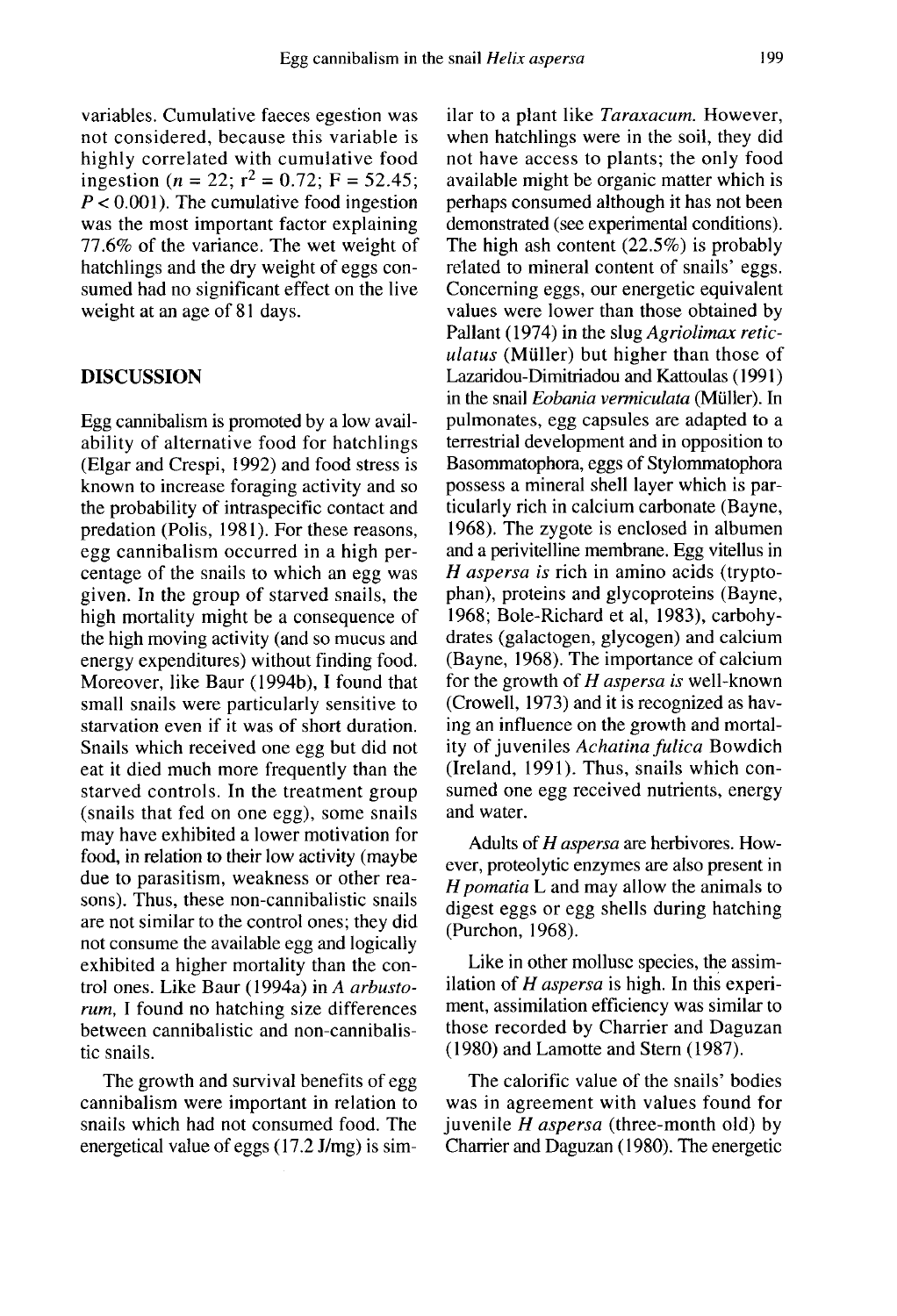value of faeces was a little higher than Taraxacum calorimetric equivalent. It could be due to mucus content or to concentrations of parts of the food with higher energy (Pallant, 1974). I thought that water content might be higher in faeces than in leaves of Taraxacum so that calorific equivalent of 1 mg of fresh leaves would be higher than I mg of faeces.

Subsequently, the higher growth rate and lower mortality in cannibalistic snails appeared to be connected to food consumption. The same ingestion, egestion, assimilation rates and assimilation efficiency were found in the two groups. According to their degree of egg-predation, hatchlings ingested more or less energy, nutrients and water. It induced a weight gain during the first 4 days of experiment. Then, because of their greater size at this stage, cannibalistic snails ingested more food and non-cannibalistic and control snails could not compensate for their growth retardation. My results are in agreement with those of Baur (1990b). In the land snail  $A$  arbustorum, the cannibalism of eggs induced a higher growth for cannibalistic individuals than for control (fed on lettuce) and a better survival (1.6 times higher). In contrast to my experiment, mortality was low and did not affect snails during the cannibalistic period but later in their growth phase. According to Elmslie (1988), cannibalistic juveniles of  $H$ aspersa (on average 1.5 eggs eaten per individual) were more than three times as heavy as those fed on a vegetarian diet. The growth of snails maintained in these conditions is lower than in snails' farms. Food quality (Desbuquois, 1991) and snails' density (Dan and Bailey, 1982; Gomot et al, 1989; Lucarz and Gomot, 1985) are known to influence the growth of  $H$  aspersa. In contrast to this experiment, farm snails are fed with a compound food and maintained in group at an optimum density.

It is well-known that there is a considerable growth variation both within a hatch

of mollusc eggs and within a population (Wilbur and Owen, 1964): genetic or environmental differences may explain growth rate differences with an effect on physiological or behavioural characteristics of the individuals. Differences observed in growth rates according to egg cannibalism may partly explain the variability of growth in the offsprings deriving from a single hatch.

Like Elgar and Crespi (1992), potential costs and benefits of oophagy should be discussed. Cannibalism increases growth and induces survival benefits for individuals through nutritional and energetic gains. Egg cannibalism may be a survival mechanism for some individuals in the case of unfavourable conditions. On the other hand, cannibalism may reduce the population size and thus intraspecific competition may decrease. It can be a mechanism of population regulation (Stevens, 1989) and may affect population structure, life-history traits, competition for mates, resources and behaviour (Polis, 1981). The energetic cost of this behaviour is probably very weak because it requires only small movements of the cannibalistic individuals to food access. The animals which exert egg cannibalism do not run any risk because cannibalism on juveniles does not seem to exist and eggs are at a defenceless life stage against predation.

A high growth rate is equally advantageous, because the risk of dessication decreases when the shell size increases.

According to Lucarz and Gomot (1985), the size at maturity of  $H$  aspersa and their growth rate had an influence on their future reproductive activity. On same size individuals of Cepaea, reproductive activity is proportional to their growth rates (Oosterhoff, 1977). In A arbustorum, sexual maturity was affected by oophagy although the adult shell size of the snails was not (Baur, 1990b). At the present time, I studied whether egg cannibalism had an influence on the size and age at maturity of  $H$  aspersa.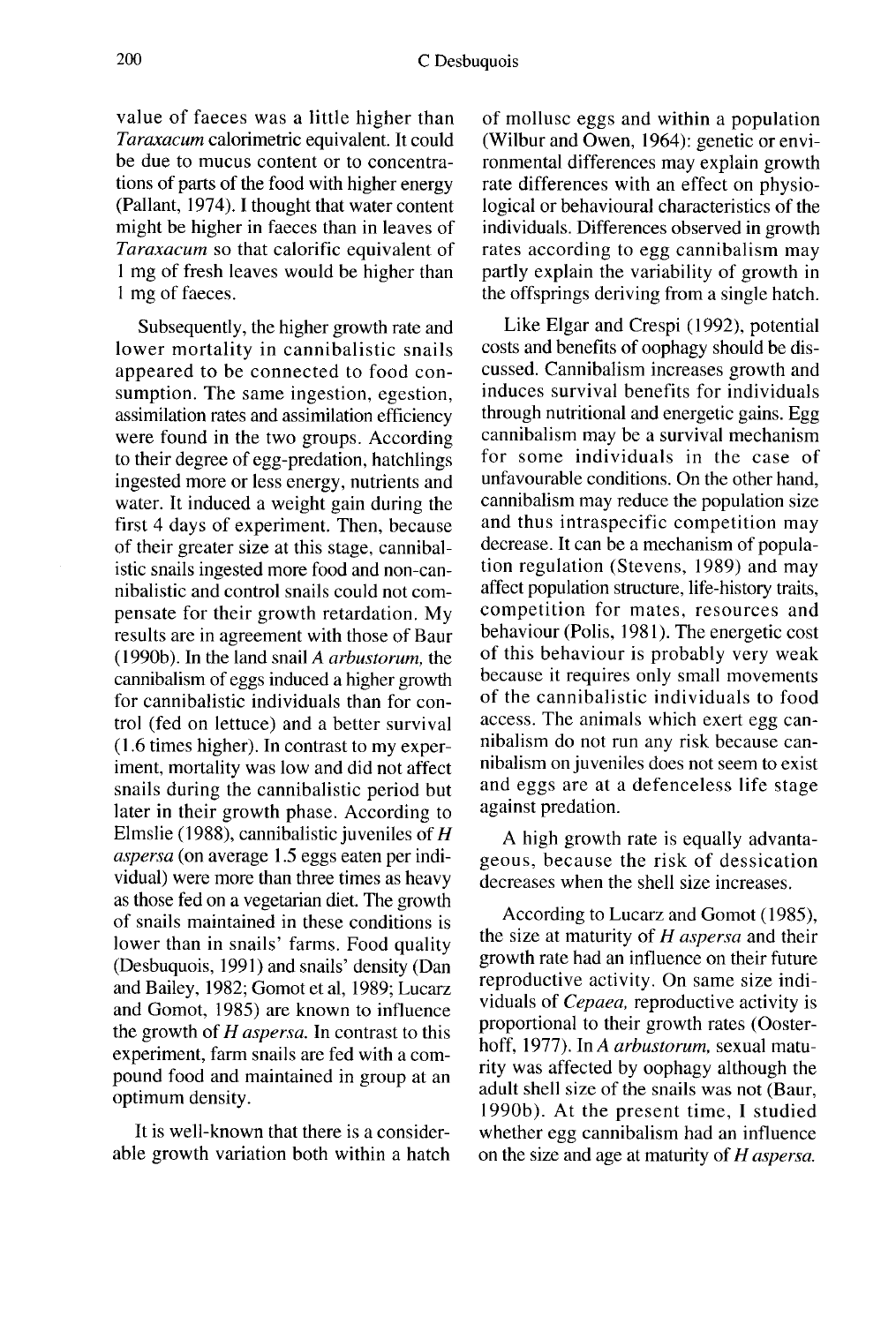## ACKNOWLEDGMENT

I would like to express my grateful thanks to Dr B Baur and anonymous referees for helpful and valuable advices on an earlier draft of this paper.

#### REFERENCES

- Baur B (1988) Egg-species recognition in cannibalistic hatchlings of the land snails Arianta arbustorum and Helix pomatia. Experientia 44, 276-277
- Baur B (1990a) Egg cannibalism in hatchlings of the land snail Helix pomatia: nutritional advantage may outweigh lack of kin recognition. Malacol Rev 23,103-105
- Baur B (1990b) Possible benefits of egg cannibalism in the land snail Arianta arbustorum L. Funct Ecol 4,679-684
- Baur B (1992) Cannibalism in gastropods. In: Cannibalism, ecology and evolution among diverse taxa (MA Elgar and BJ Crespi, eds) Oxford University Press, Oxford, UK, 102-127
- Baur B (1994a) Inter-population differences in propensity for egg-cannibalism in hatchlings of the land snail Arianta arbustorum. Anim Behav 48, 851-860
- Baur B ( 1994b) Parental care in terrestrial gastropods. Experientia 50, 5-14
- Baur B, Baur A (1986) Proximate factors influencing egg cannibalism in the land snail Arianta arbustorum (Pulmonata, Helicidae). Oecologia Berl 70, 283-287
- Bayne CJ (1968) Histochemical studies on the egg capsules of eight gastropod molluscs. Proc Malacol Soc, London, UK, 38, 199-212
- Bole-Richard MA, Croisille Y, Gomot L, Bride J (1983) Etude électrophorétique comparée des constituants protéiques et glycoprotéiques des œufs et de la glande à albumen au cours du développement et du cycle annuel de l'escargot Helix aspersa. CR Soc Biol 177, 37-44
- Charrier M, Daguzan J (1980) Consommation alimentaire, production et bilan énergétique chez Helix aspersa (Müller) (Gastéropode Pulmoné Terrestre).<br>Ann Nutr Alim 34, 147-166
- Crowell HH (1973) Laboratory study of calcium requirements of the brown garden snail, Helix aspersa Muller. Proc Malacol Soc, London, UK, 40, 491-503
- Dan N, Bailey SER (1982) Growth, mortality and feeding rates of the snail Helix aspersa at different pop ulation densities in the laboratory, and the depression of activity of helicid snails by other individuals or their mucus. J Moll Stud 48, 257-262
- Davies MS, Hawkins SJ, Jones HD (1990) Mucus production and physiological energetics in Patella vulgata L. J Moll Stud 56, 499-503
- Desbuquois C (1991) Recherches préliminaires sur la nutrition de l'escargot Helix aspersa Müller (Mollusque Gastéropode Pulmoné) : importance de la nature de 1'aliment, du calcium et d'un compl6 ment vitamines-oligo-616ments. Unpublished DEA, university of Rennes, France
- Elgar MA, Crespi BJ (1992) Ecology and evolution of cannibalism. In: Cannibalism, ecology and evolution among diverse taxa (MA Elgar and BJ Crespi, eds) Oxford University Press, Oxford, UK, 1-12
- Elmslie IJ (1988) Studies on the feeding of newly hatched Helix aspersa. Snail Farming Res 2, 45-48
- Gomot A, Gomot L, Boukraa S, Bruckert S (1989) Influence of soil on the growth of the land snail Helix aspersa. An experimental study of the absorption route for the stimulating factors. *J Moll Stud* 55, 1-7
- Herzberg F, Herzberg A (1962) Observations on repro-<br>duction in Helix aspersa. Am Midl Nat 68 (2), 297-306
- Ireland MP (1991) The effect of dietary calcium on growth, shell thickness and tissue calcium distribution in the snail Achatina fulica. Comp Biochem Physiol98(1), 111-116
- Lamotte M, Stern G (1987) Les bilans énergétiques chez les Mollusques Pulmonés. Haliotis 16, 103-128
- Lazaridou-Dimitriadou M, Kattoulas ME (1991) Energy flux in a natural population of the land snail Eobania vermiculata (Muller) (Gastropoda: Pulmonata: Stylommatophora) in Greece. Can J Zool 69,881-891
- Le Calve D (1987) Contribution à l'étude de l'incubation et de son influence sur la croissance des juvéniles chez Helix aspersa (Müller) (Mollusque Gastéropode Pulmoné Stylommatophore). Haliotis 16, 21-30
- Lucarz A, Gomot L (1985) Influence de la densite de population sur la croissance diamétrale et pondérale de l'escargot Helix aspersa Müller dans différentes conditions d'élevage. J Moll Stud 51, 105-115
- Mason CF (1970) Food, feeding rates and assimilation in woodland snails. Oecologia Berl 4, 358-370
- Oosterhoff LM (1977) Variation in growth rate as an ecological factor in the land snail Cepaea nemoralis. NethJZool27, 1-132
- Pallant D (1974) Assimilation in the grey field slug, Agriolimax reticulatus (Müller). Proc Malacol Soc, London, UK, 41, 99-107
- Polis GA (1981) The evolution and dynamics of intraspecific predation. A Rev Ecol Syst 12, 225-251
- Purchon RD (1968) Digestion. In: The Biology of the Mollusca, International Series of Monographs in Pure and Applied Biology, Zoology division, vol 40 (RD Purchon, ed), Pergamon Press, Oxford, UK, 243-259 .